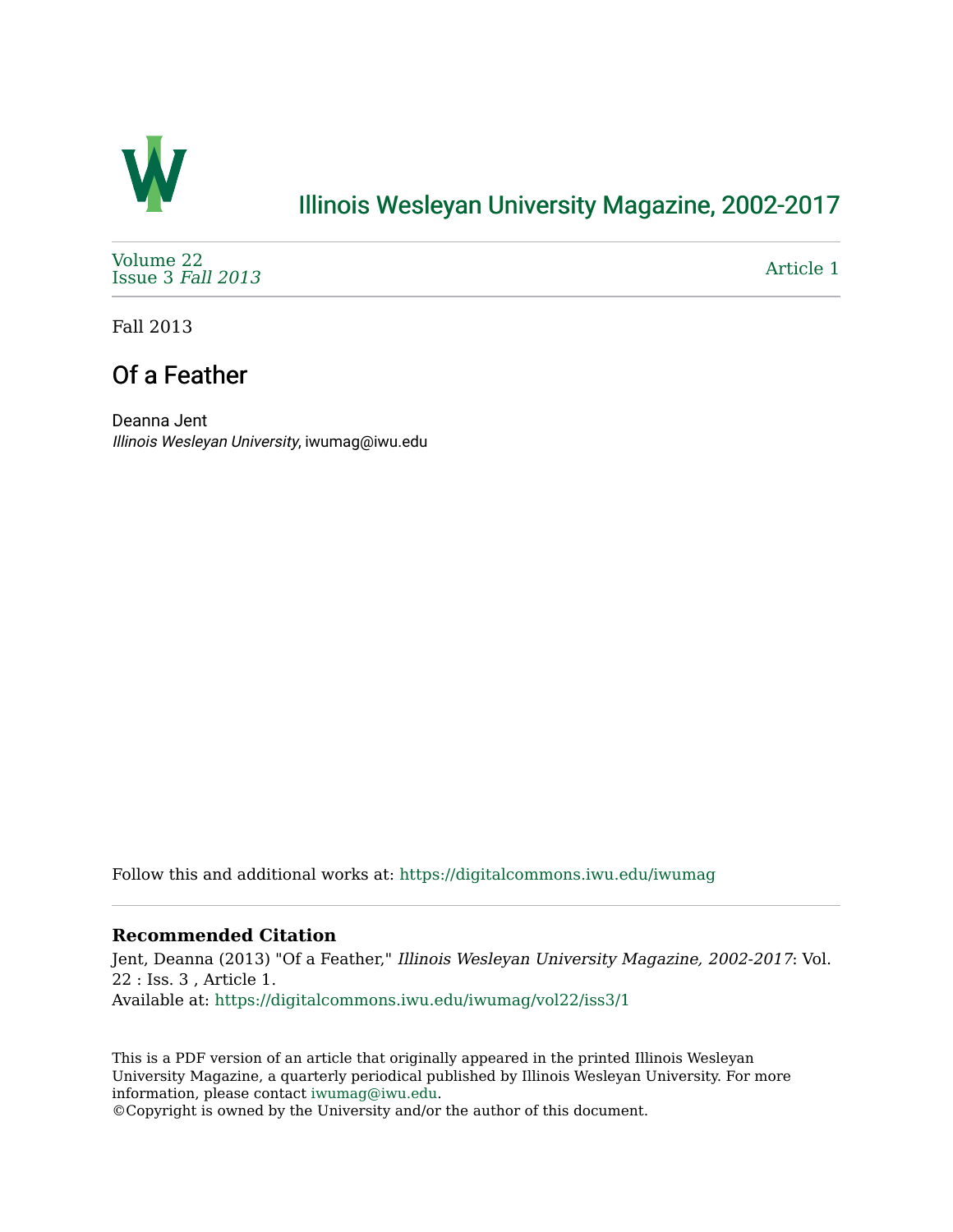# **Of a Feather**

**Deanna Jent '84 wrote the play Falling based on her experiences as the mother of a special-needs child. What surprises her is how strongly audiences have connected to the drama and its message.** 

#### **Story by DEANNA JENT '84**



**Jent held her son Andy's hand after he became distracted by the sound of an ambulance siren. (Photo by Emily Rasinski for theSt. Louis Post-Dispatch)**

In the summer of 2010, I started work on what I thought would be an essay about parenting a teen son with special needs. The piece began with me dropping him off at summer school, several miles away from our house in the suburbs of St. Louis:

*In the morning, the bus doors open, and the ramps slide down to start the parade of wheelchairs and walkers. Parents with specialized vans carefully ramp their children to ground level, handing off backpacks and medical equipment to staff members.*

*Then the other students fill the sidewalks. A thin teen boy walking on his toes, clutching a thick phone directory. Children wearing helmets and safety harnesses. A short, dark-haired girl with thunder in her throat, taking two steps and a stomp, two steps and a stomp. The runners: darting in between the other students with staff in pursuit. Two clumps of typicallooking teens, divided by gender. And my son — nearly 300 pounds of mostly giddy smiles and noises, a 16 year-old with severe autism and an unpredictable temper.* 

*As the amazingly resilient and cheerful staff move the students inside, the parents in the parking lot share knowing glances. We are a tribe.* 

*I believe that parenting is a struggle and a joy for everyone. Each family has a journey, and none is more or less important. But some journeys are so different, the terrain so unusual, that it bears reporting. I write from the War Zone of Extreme Parenting.*

*The enemies are many. Sometimes our own children are a danger to themselves, to their siblings, to us. Extreme Parents become soldiers on guard, alert to any eye-shift or noise that might indicate impending aggressiveness. It is by now such an internalized experience that in any location, I am immediately aware of where exits and "safe rooms" are. One mother of a son with a seizure disorder always knows the locations of glass windows or doors so she can keep him away from potential broken glass.*

And then … the essay fizzled. I tried adding some poetic imagery, a piece of conversation I had with my daughter, but the parts never came together as a whole. A colleague asked me, "Why aren't you writing a play?"

"This is my life," I said. "A play has a beginning, middle and an end. I certainly don't know what the end is! Besides, who would be interested in a play about a family like mine?"

At his urging, however, I took the challenge. Rather than writing a non-fiction essay about our experiences, I decided to create a drama in which the audience could experience the dizzying sensation familiar to Extreme Parents — the feeling that the world has dropped out from under your feet, and you don't know where (or if) you're going to land.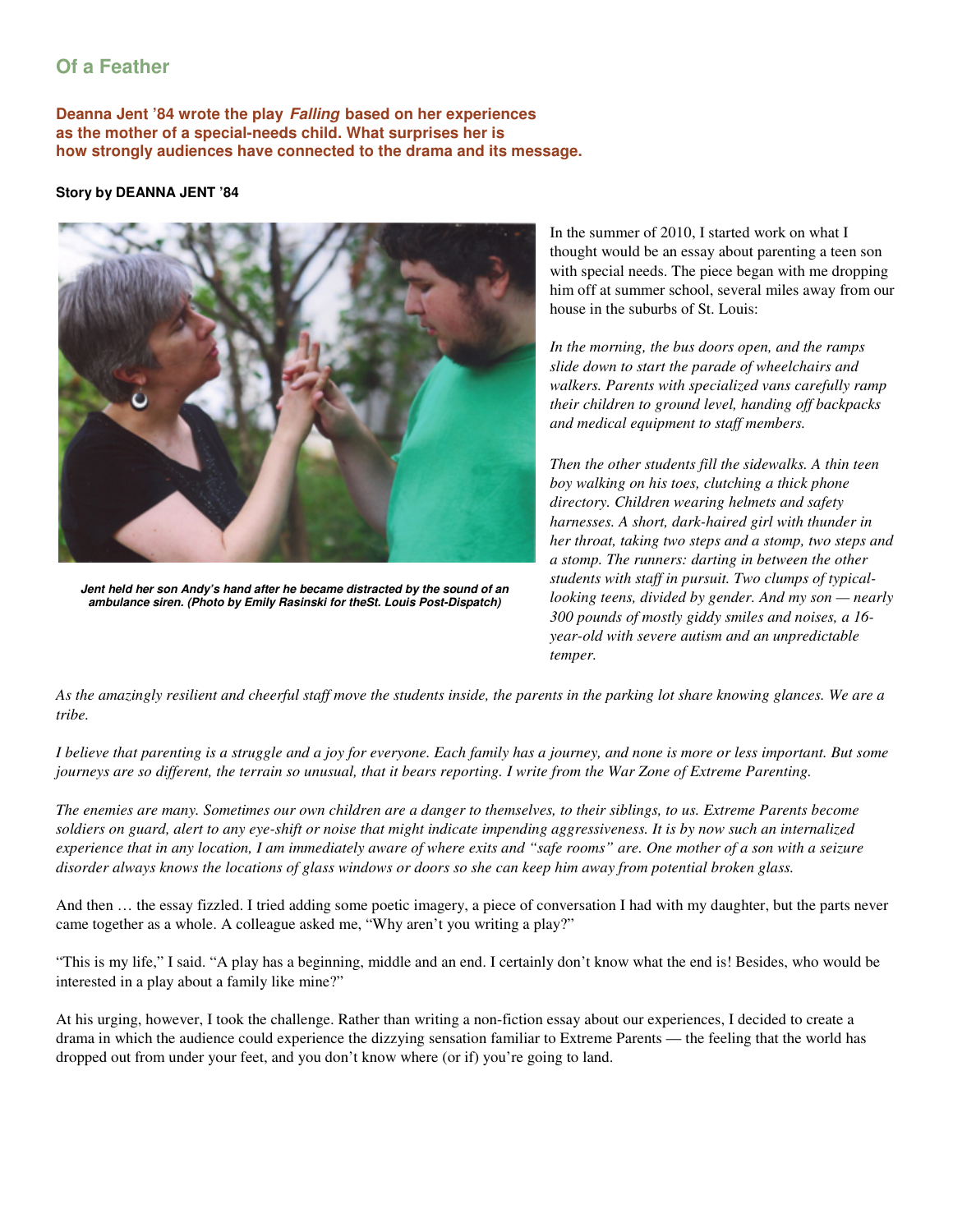### **From Life to Fiction**

The play opens without words. A young man (Josh) enters the stage and moves around the room, putting toys in a certain order on the floor and arranging the placement of items at a desk. He stands under a shelf which has a cardboard box on top of it with a rope attached that dangles down. Slowly, Josh pulls on the rope and the box tips forward, dumping out feathers. He squeals in joy and laughs as he watches the white feathers fall to the ground.

We don't have a feather box at our house — I created it so the audience could see how important visual stimulation is for the character Josh (and for many people with autism). The mantra in playwriting is "Show, don't tell," and the feather box was the first of many theatrical elements that changed this from a story about my family to a play about the Martin family. Josh is 18 years old in the play, which means the parents (Tami and Bill) are trying to figure out where he will live now that he's an adult. His 16-year-old sister, Lisa, resents his presence in the house and is worried for the safety of her grandmother, who is arriving for a visit. With a stranger in the house, the routines that keep Josh content start to fall apart, and the family is thrown into crisis. This is an excerpt from Scene Two:

LISA: He could have killed Grammy.

TAMI: But he didn't.

LISA: It only takes one time to be dead. One time.

TAMI: He's not going to …

LISA: He's a freak and he should be locked up!

TAMI: If there was a safe place for him to live don't you think we would have moved him there?

LISA: You keep saying that, but I don't know if you'd think any place was good enough for your precious baby boy.

TAMI: I really am trying to keep you safe. I know he's scary. And

I know you hate him. And that's okay — you can hate him. But moms don't get that

choice. (*Her voice cracks*) We can't help it — we just love our kids, no matter what.

LISA: (*fighting back her own tears*) It's all just so stupid. Everything. I wish he would just go away forever.



They agreed, after thoughtful discussion, to support my writing. And so the process began — I would gather friends to read the play (titled *Falling*) out loud and give me feedback, then go back and rewrite. I lost count of how many iterations the script went through. And it would take another essay (or book) to chronicle the process of casting, work-shopping and rehearsing the inaugural production. So let's just skip ahead to *Falling*'s opening Sept. 1, 2011, at Mustard Seed Theatre in St. Louis.

While I knew that the acting, directing and designs were great, I was still worried that the story itself was not going to be of interest to a general audience.

On opening night, I watched with the audience as feathers drifted down through the dimming lights at the end of the show. A profound silence followed. When the stage lights rose for a curtain call, I looked around me. The audience seemed stunned. It was clear from the faces streaming with tears that the story had touched people.

After a short break, we had a post-show discussion. The overwhelming response from people who live with autism was, "Thank you for telling the truth!" Other audience members remarked that while they weren't familiar with the specifics of autism, the family's story resonated with them because they had a loved one with an addiction or cared for a parent with Alzheimer's. These comments made me see that the show is not just about this specific family; *it's about loving someone who is hard to love*. And that's a nearly universal experience.



**The play takes audiences on the emotional journey of a family caring for an aggressive teen boy with severe autism. (Photo by Carol Rosegg)**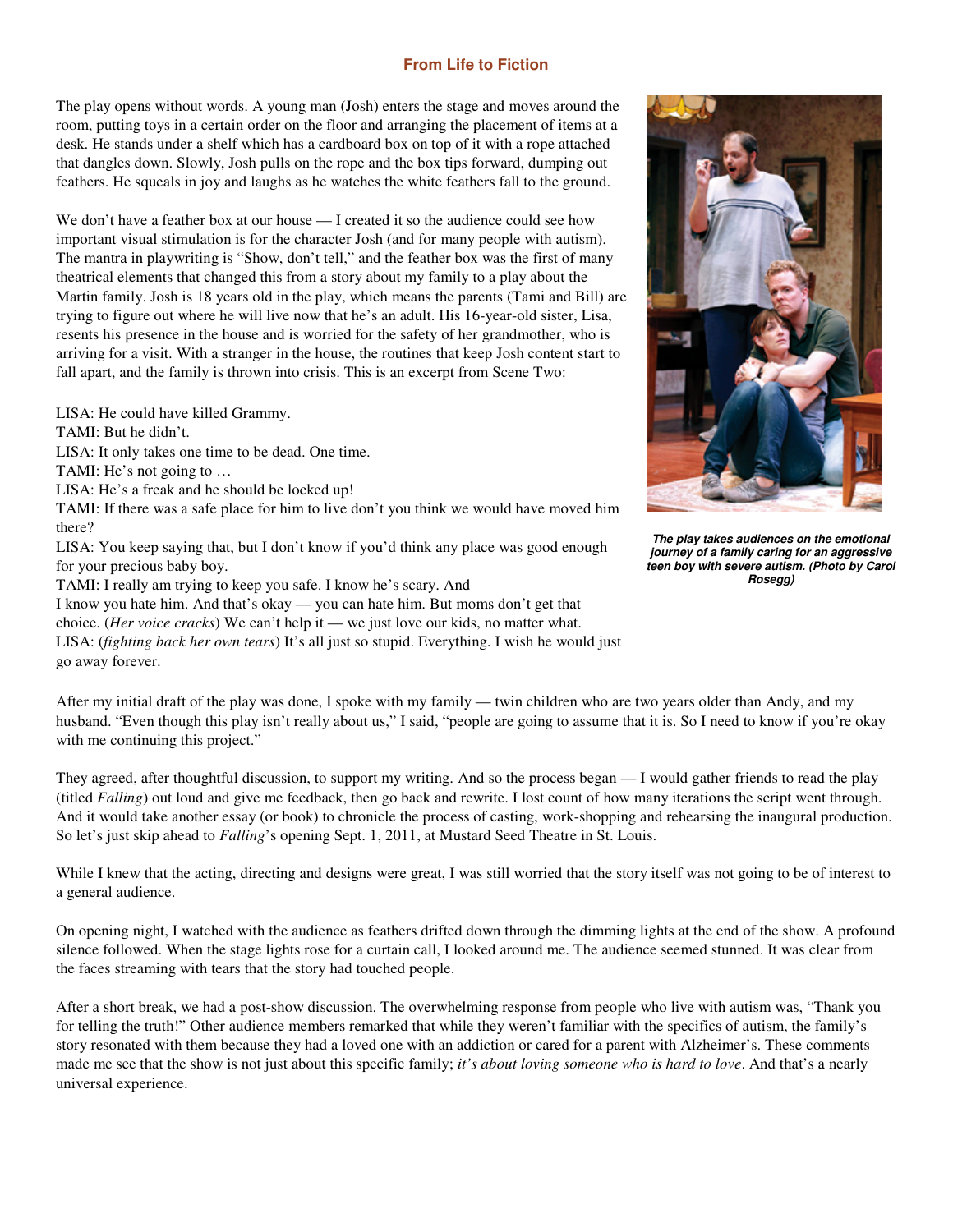The show was initially scheduled for 10 performances. The Friday night opening audience went home and apparently called everyone they knew, because by Sunday morning (before any reviews had come out) the show was sold out for the next weekend. We added five more shows, which sold out by the following Friday, added five more (which was as far as we could extend), and those sold out as well.

Amidst the tearful stories shared by the audience, certain similar questions kept recurring: "Why isn't this play in New York?" and "How can more people see this?" I had invited Terry Schnuck— a St. Louis native who is a Broadway producer — to see the show, but he wasn't available. And then, in the first of a series of serendipitous events, his schedule opened up and he was able to see the final performance. Afterwards, he told me about a new show he was producing that was going to be his full-time job for the next 18 months, and he promised to send my script around to some producers he knew.

Two weeks later Terry set up a coffee meeting. As I sat down with my soy mocha, he asked philosophically, "Do you ever think things happen for a reason?"

"All the time!" I replied.

"Remember that project I told you about? All the producers met, and we realized that we couldn't continue with it. There was a long silence after we made the decision, and then someone said, 'I guess it's time to move on to my next project.' And I suddenly realized what my next project is. I want to produce *Falling* off-Broadway."

That I did not snort mocha out of my nose is commendable. If my heart had been in a ballroom competition it would have won for the quickstep!

Fast forward to July 2012. I've just arrived in New York to meet with the casting director for *Falling*. My hotel has a rooftop patio, and I'm sitting under an umbrella on a lovely, sunny afternoon, looking over audition material. Something catches my attention, and my eyes start to fill with tears as one single white feather floats through the air and lands directly in front of me on the table.

## **Bloomington to New York to Brazil**

The story of *Falling* and its journey to the stage really begins in 1983 at Illinois Wesleyan. That year, I took my first playwriting class with Professor John Clark. I also met Lori Adams, who was a new acting instructor. We stayed in touch after my graduation and became close friends and colleagues, with Lori moving over to Illinois State to head its acting program. I first invited her to direct for my Mustard Seed theatre company in 2009 and later entrusted her with directing the St. Louis premiere of *Falling*. I was delighted when she was hired to direct the New York production. And so the two Midwest women moved to a little West Village apartment for an off-Broadway adventure!



 Jent attended the New York opening with her son Chris (IWU class of 2014), husband Steve and daughter Lindzey.

In helping support the production, I spent a great deal of time in New York between July and December. At home, we focused with Andy on learning to become more selfsufficient, while both my daughter and extended family learned his morning and after-school routines so they could help as needed. I "skyped" into my Fontbonne classes when I wasn't in St. Louis. In New York, I served as a resource for the actors as they mastered their roles. I also made connections with autism organizations and parenting groups. On Oct. 15, 2012, we had a fairy-tale opening night at the Minetta Lane Theatre, followed by a champagne-and-caviar party, where Terry Schnuck read a glowing review by Rex Reed in the *New York Observer*.

We continued to offer post-show discussions with the audience in New York, and while many of the reactions were similar to those in St. Louis, there were also some in our New York audiences who voiced anger at the actions of the character Tami and her protective relationship with her son. "She put her whole family in danger because she loved that boy too much!" one woman said. Another asked, "How would she feel if that boy did kill his grandmother?" (My response: "Obviously Tami would feel bad if anyone got hurt. But love is rarely logical.")